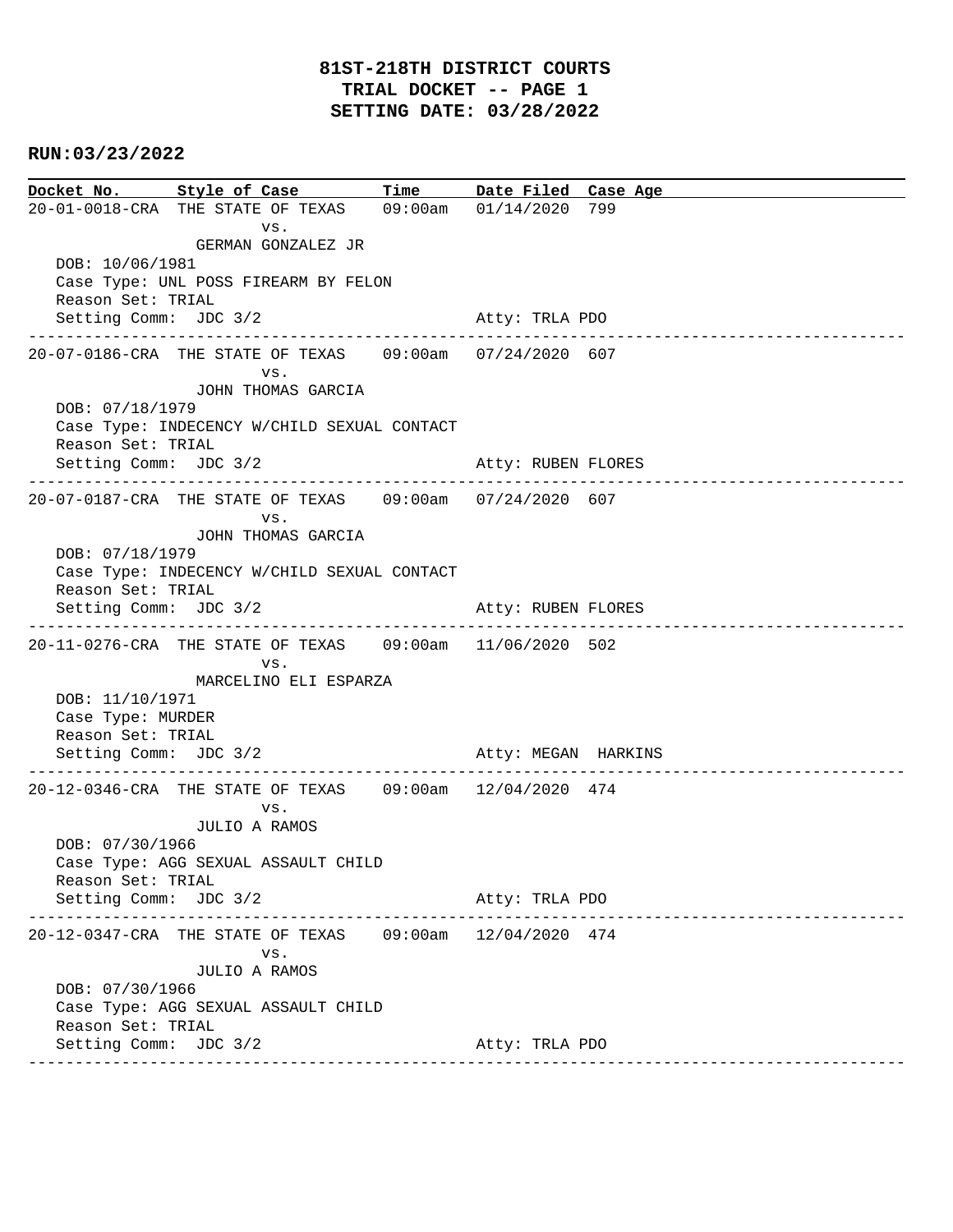## **RUN:03/23/2022**

**Docket No. Style of Case Time Date Filed Case Age**  21-02-0046-CRA THE STATE OF TEXAS 09:00am 02/05/2021 411 vs. STEVE ANTHONY FERNANDEZ DOB: 03/21/1987 Case Type: MAN DEL CS PG 1 >=4G<200G Reason Set: TRIAL Setting Comm: JDC 3/2 Atty: MEGAN HARKINS ---------------------------------------------------------------------------------------------- 21-03-0145-CRA THE STATE OF TEXAS 09:00am 03/05/2021 383 vs. JULIO A. RAMOS DOB: 07/30/1966 Case Type: FAIL TO COMPLY SEX OFF DUTY TO REG LIFE/ANNUAL Reason Set: TRIAL Setting Comm: JDC 3/2 Atty: TRLA PDO ---------------------------------------------------------------------------------------------- 21-04-0168-CRA THE STATE OF TEXAS 09:00am 04/09/2021 348 vs. JUAN FELIX JIMENEZ DOB: 08/25/1991 Case Type: EVADING ARREST DET W/VEH Reason Set: TRIAL Setting Comm: JDC 3/2 Atty: TRLA PDO ---------------------------------------------------------------------------------------------- 21-05-0214-CRA THE STATE OF TEXAS 09:00am 05/07/2021 320 vs. ROMAN RAMIREZ DIAZ DOB: 11/14/1953 Case Type: MAN DEL CS PG 1 >=4G<200G Reason Set: TRIAL Setting Comm: JDC 3/2 Atty: TRLA PDO ---------------------------------------------------------------------------------------------- 21-06-0253-CRA THE STATE OF TEXAS 09:00am 06/25/2021 271 vs. CHRISTOPHER PATRICK PHILPOT DOB: 03/10/1993 Case Type: THEFT PROP >=\$30K<\$150K Reason Set: TRIAL Setting Comm: JDC 3/2 Atty: PHILLIP LAMBERT ---------------------------------------------------------------------------------------------- 21-07-0308-CRA THE STATE OF TEXAS 09:00am 07/12/2021 254 vs. JUAN FELIX JIMENEZ DOB: 08/25/1991 Case Type: CONTINUOUS VIOLENCE AGAINST THE FAMILY Reason Set: TRIAL Setting Comm: JDC 3/2 Atty: TRLA PDO ----------------------------------------------------------------------------------------------